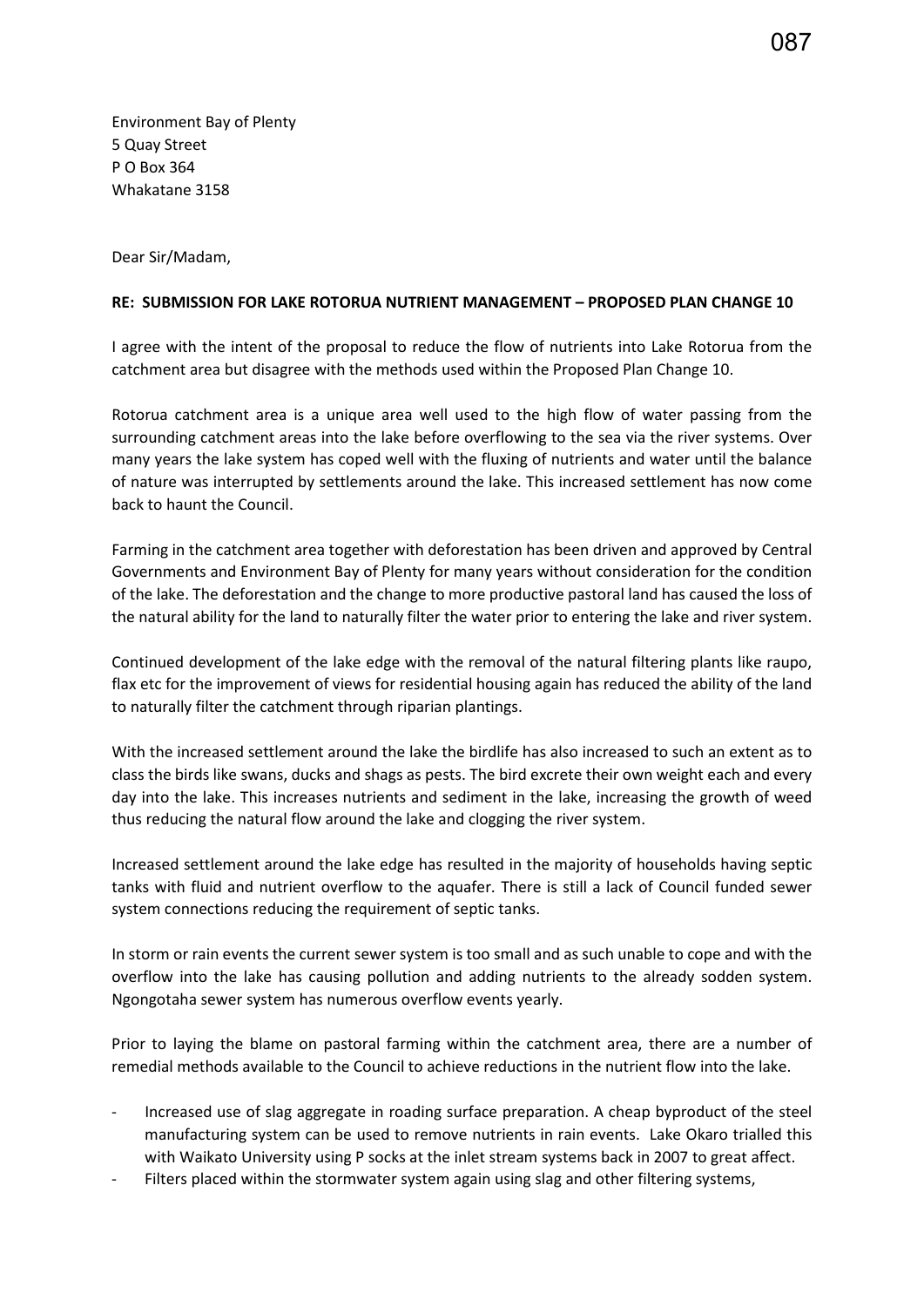- Introduce the use of Rainstoppers on sewer manholes thus reducing the ingress of rain water into the sewer system and reducing sewer overflows and wastewater processing costs.
- Nitrogen fixing pellets as trialed in Lake Okareka.
- Fence and plant waterways with riparian plantings to naturally filter the water entering the system.
- Replant the lake edge with riparian plants to enable the natural filtering and nutrient fixing prior to entering the system.
- Increase the size and capability of the sewer system to cope with rain events without the requirement of overflow to the lake by installing storage systems to allow for peak periods.
- Stop the increase of residential settlement and development in marginal zones, like the publicly despised subdivision in Western Road, Ngongotaha. This development was drained and the water not filtered but passed directly into the Ngongotaha Stream without treatment.
- Increase the connections into the Council funded sewer reticulation higher up in the catchment area.
- Pond and filter rain event water utilizing overland flow paths to naturally filter the water.
- Reduce the number of birds on the lake by controlled culling.

Many of the above have a small cost for a large gain, others are larger in cost but can future proof the catchment area to achieve the proposed reduction in Plan Change 10.

On the whole BOPRC is taking the easy approach to just go straight for the farming rate payer. How about you look at the whole picture and clean the entire city up. Nick Smith, Minister for the Environment, is very much in favour of cleaning up water ways with sustainable means and many of these options are available at little costs. We are a nation of innovators so why doesn't BOPRC embrace some of the recent technology out there and turn Rotorua into an Eco City by all aspects taking responsibility for the pollution issues.

Yours faithfully

John Beuth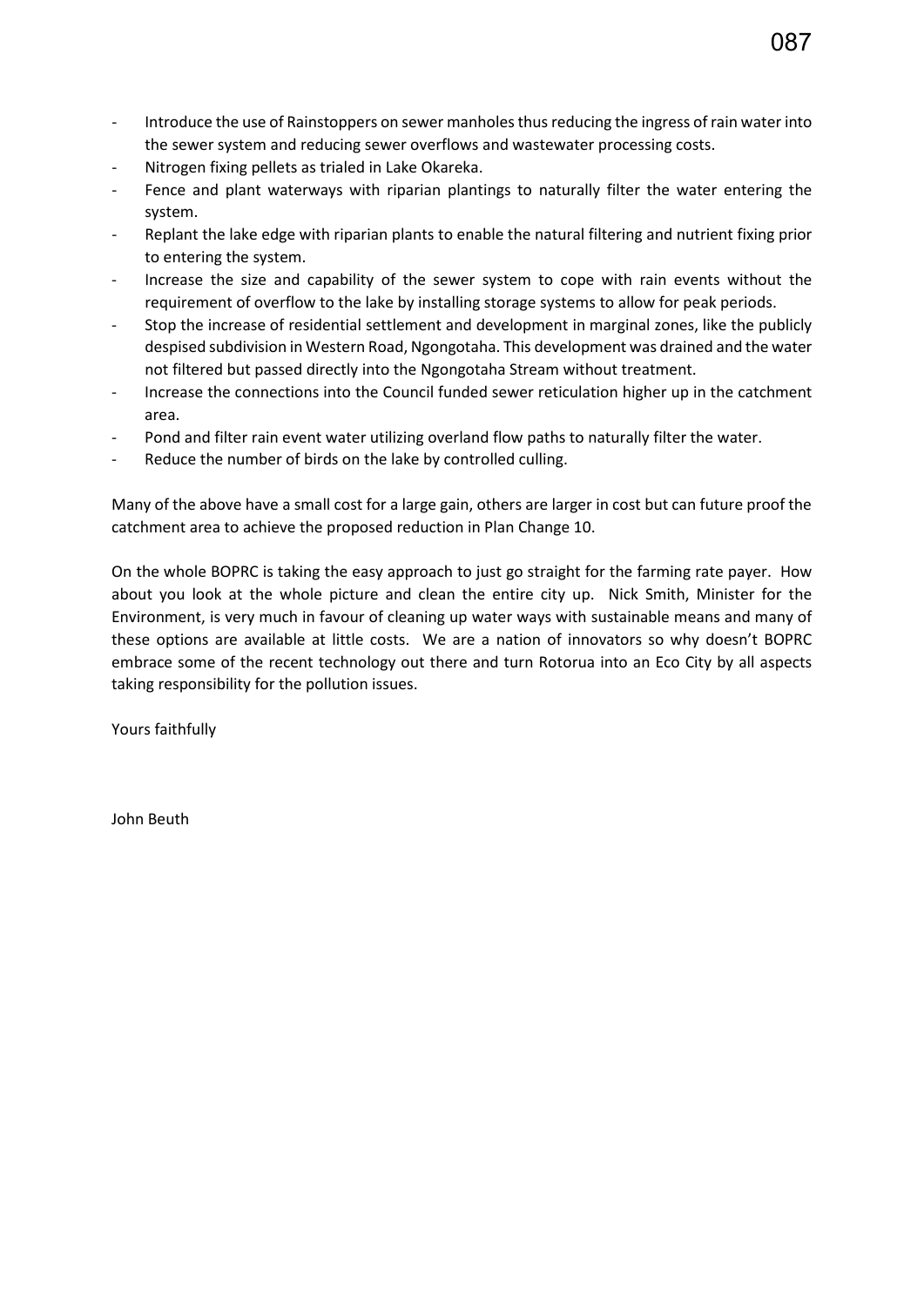Good afternoon John. Thank you for your email.

This is to confirm that the Bay of Plenty Regional Council received your submission on Proposed Plan Change 10 on 28 April 2016. Your submission was received after the closing time of the submission period (4.00pm, 27 April 2016) however the Water Policy Manager, under delegated authority, has decided to accept your submission pursuant to section 37A(1) of the Resource Management Act.

Can you please confirm whether or not you wish to be heard in support of your submission.

Under Clause 7(1) of Schedule 1 of the Resource Management Act 1991, staff will prepare a summary of all submissions and publicly notify its availability. A copy of the public notice will be sent to you. Any person (including you) will then have the opportunity to make a further submission in support of, or in opposition to, any of the original submissions.

If any change is required to your contact details, please let me know.

Regards Sue

**From:** John Beuth [[mailto:john.beuth@hawkins.co.nz\]](mailto:john.beuth@hawkins.co.nz) **Sent:** Thursday, 28 April 2016 4:08 p.m. **To:** rules **Subject:** Bay of Plenty Regional Council submission letter - Proposed Plan Change 10

Please find attached my submission to the proposed Plan Change 10.

Regards



**John Beuth** Intermediate Quantity Surveyor

## **HAWKINS CONSTRUCTION**

**T** . +64 3 941 2771 **M**. +64 22 010 2074 Level 3, 60 Stanley Street, Parnell, Auckland 1010

**[www.hawkins.co.nz](http://www.hawkins.co.nz/)**